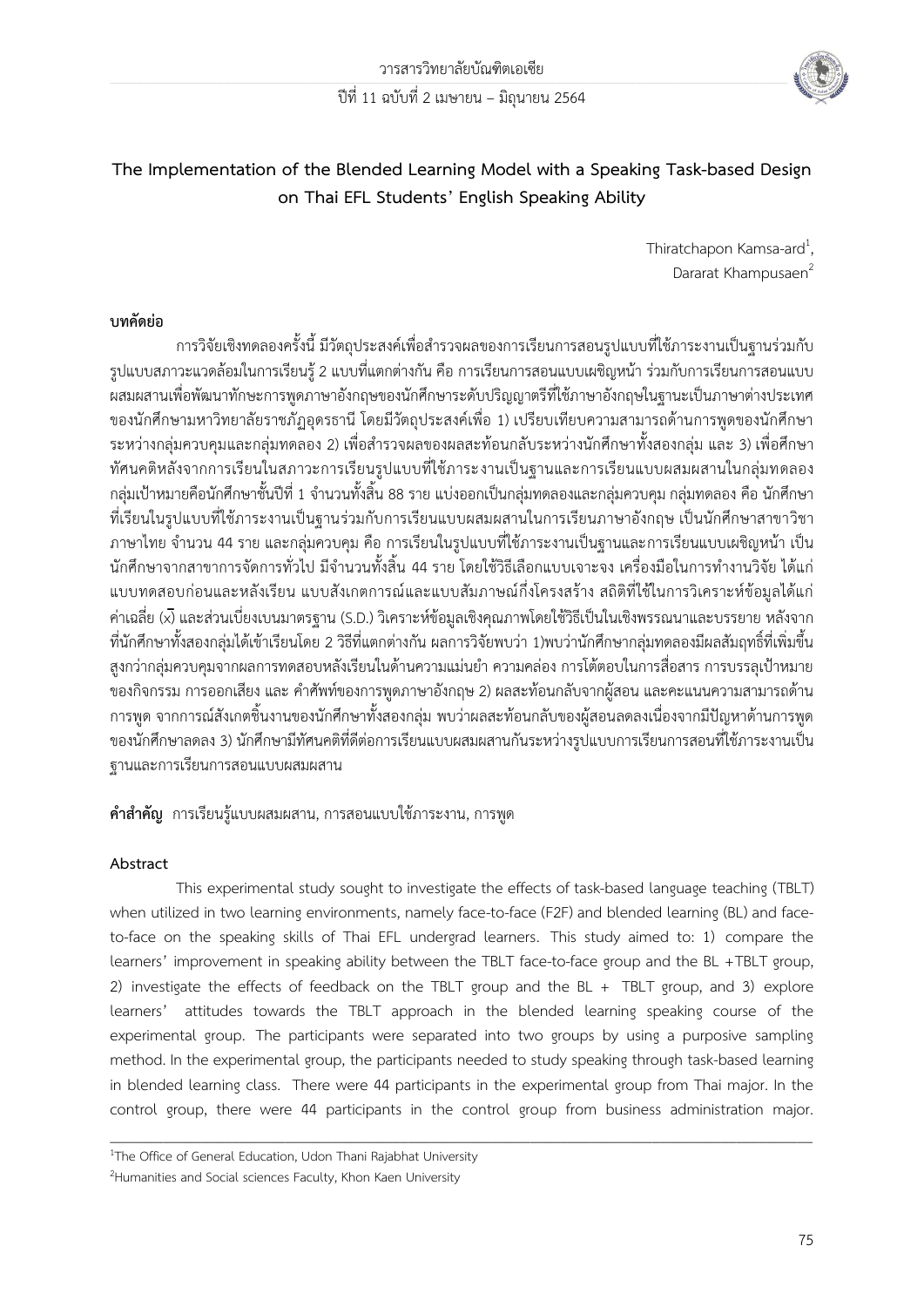

# วารสารวิทยาลัยบัณฑิตเอเซีย ปีที่ 11 ฉบับที่ 2 เมษายน – มิถุนายน 2564

This group studied speaking through task-based learning in class. Three research instruments were used to collect data: pre-post-tests, the teacher's observation, and semi-structured interviews. Mean  $(\overline{x})$ , Standard Deviation (S.D.), and descriptive analysis were used in this study in order to describe the statistics. The results showed that: 1) the findings indicate that the participants showed an increase in speaking proficiency in all areas: accuracy, fluency, interactive communication, task completion, pronunciation and vocabulary. 2) demonstrated that the speaking problems of both the control and experimental groups decreased; moreover, the overall mean speaking scores of the control and the experimental group both tended to increase. 3) presented that the learners in the experimental group demonstrated a positive attitude towards the combination of task**-**based learning and blended learning**.** In addition, the TBLT that was implemented in both groups played a major role in encouraging the participants to complete the speaking tasks.

**Keywords:** Blended Learning, Task-based Learning, Speaking

### **Introduction**

The task-based learning approach was expected to address the above lack of communicative ability because the task-based learning approach provides an opportunity to communicate, subsequently enhances communication and authenticity, and supports cooperative learning and active learning**.**  In the opinion of Akuli (2018) and Gregurovic, (2011.), the task**-**based approach is a very helpful tool for students with a low level of grammatical knowledge, structure, and vocabulary**.** Similarly, Ellis (2003) stated that task-based learning can be beneficial for learners who can only communicate in basic English. The English proficiency level of the participants was therefore taken into account in the current study**.**

This study proposed the combination of exciting technology and computer programs in language teaching, via blended learning. The path to integrating the two learning approaches was supported by several related studies. Firstly, Allen et al. (2007) stated that blended learning refers to the combination of the online and face-to-face learning environments. Moreover, blended learning aims to improve and increase the potential of students in learning language situations ( Hinkelman, 2005). Finally, blended learning supports motivation in language learning, and students have a more

positive attitude after implementing blended learning in class (Banditvilai, 2016). Based on the results from these previous studies, this study was established to harness the strength of blended learning and to combine it with the task-based learning approach in order to improve the speaking ability level of students. There exist studies of blended learning on language teaching in ELT research areas.

Task-based learning provides an opportunity for students to use the target language in a communicative way through real world tasks (Nunan, 2003). Moreover, Ellis (2003) noted that learner ability is the main factor in successful language learning due to the level of learners' proficiency being most advantageous for completing communicative tasks. In teaching speaking skills, Richards and Rogers (1986) proposed task-based communication activities such as games, role plays, and simulations which focus on pair communication material.

Empirical studies have proven that a task-based language teaching approach is effective for speaking development (Munirah & Muhsin, 2015; Khoshima, 2015; Tiwari & Mani, 2017; Sharafiye & Azarnoosh, 2017; Akuli, 2018). However, for online learning, task–based learning is not a panacea. Ellis (2003) and Hinkelman (2005)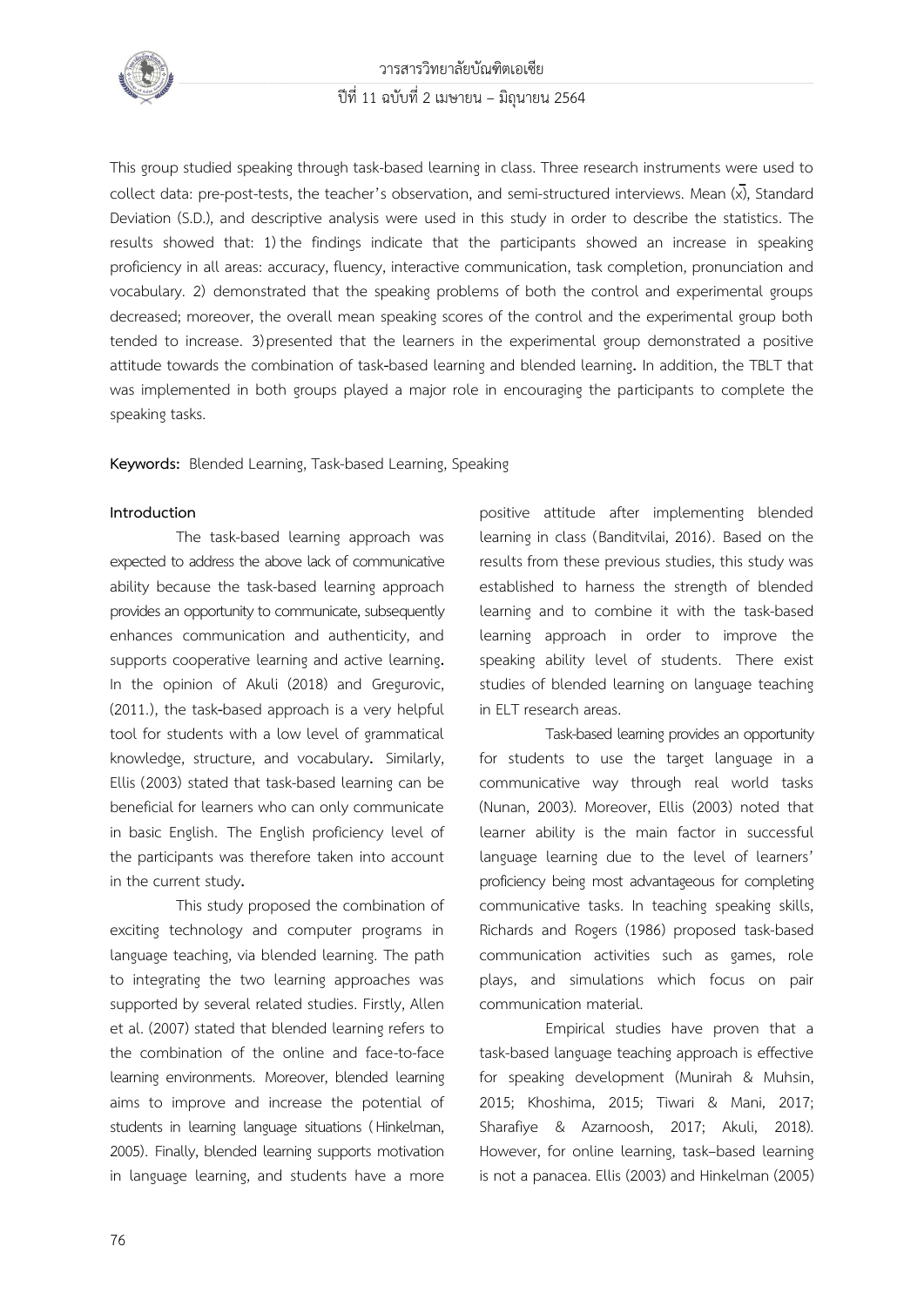

noted that task-based instruction is designed for use in a classroom; however, there are several suggestions as to how task-based learning and teaching should be implemented in and outside the class (E-learning). Therefore, the current study proposed a new approach, which combines taskbased learning and blended learning.

### **1.1 Research Objectives**

1) To compare the learners' speaking ability between the task-based language teaching (TBLT) group and the blended learning and taskbased language teaching (BL + TBLT) group

2) To investigate the effects of feedback between the task-based language teaching (TBLT) group and the blended learning and task-based language teaching (BL + TBLT) group

3) To explore learners' attitudes towards the task-based language teaching approach in the blended learning speaking course.

### **1.2 Research Questions**

This study thus aimed at answering the following research questions**:** 

1) To what extent do learners improve their speaking ability after the treatment?

2) What are the effects of receiving feedback from task based language teaching in the traditional class group and task**-**based language teaching in the blended learning class?

3) What are the learners**'** attitudes towards the implementation of the blended learning class?

### **Literature Review**

## **1. Blended Learning in Language Teaching and Learning Models**

In a class that applies blended learning, the face**-**to**-**face and online delivery aspects are seen as inseparable (Graham, 2006). Because of this unique combination, many scholars have agreed to define blended learning as a learning and teaching approach that combines traditional learning environments with

the application of technology (Bank & Graham, 2006; Dewar & Whittington, 2004; MacDonald, 2006). In this study, blended learning is that successful learning generally occurs in a learning environment that combines a traditional class with online learning.

In the  $21^{st}$  century, finding an appropriate blended learning model is a way to deal with different learning goals. Horn ( 2017) noted that there are no ' best' models; devising the right model for particular goals can be acceptable. Starker and Horn (2012) proposed several models that classify classroom levels. There were station rotation, flex, self-blended, and enrich virtual model. This study applied station rotation model. It consists of, firstly, station rotation, which is a classroom-based station. A whole class, groups or individual students can be rotated with online class.

### **2. Task-based learning**

Task-based language teaching (TBLT), which is also called task-based language learning (TBLL) and task-based approach (TBA), has been an alternative approach to the traditional method of presentation, practice, and production (PPP), which solely focuses on grammar (Crookes & Gass, 1993; Skehan, 1998; Willis & Willis, 2007). With its communicative language teaching (CLT) nature, task-based language teaching involves interactive activities that can overcome Thai students' passive nature.

Many definitions can describe the meaning of task-based learning, and these definitions have been debated and discussed widely over time (Long, 1985; Prabhu, 1987; Bygate, Skehan & Swain, 2001; Ellis, 2003; Nunan, 2004). According to these definitions, a task is defined as a language activity which requires learners to comprehend, manipulate, produce or interact the target language through communicative activities which have clear objectives and learning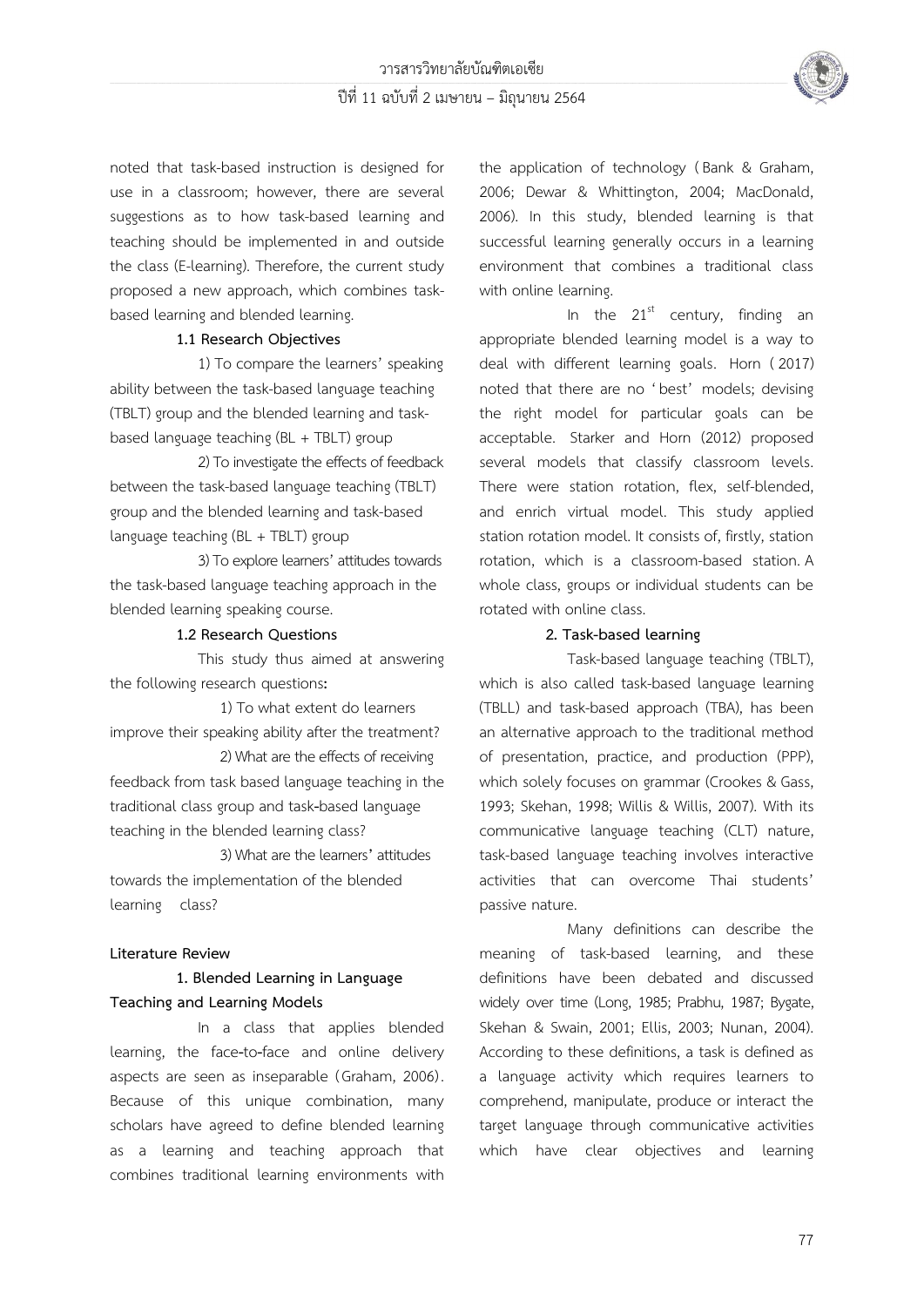

outcomes. The task needs effort from the teacher in order to achieve these goals.

Certain characteristics of TBLT have led to it being widely considered by scholars (Prabhu, 1987; Skehan, 2011; Willis, 1996; Ellis, 2003). The first characteristic is that the task-based nature provides activities that engage learners in the use of the target language. In this regard, Bygate et al. (2001) stated that communication occurs when learners undertake the communicative task or activities. The second characteristic is that task-based language teaching offers communicative purposes. As Skehan and Swain (2001) stated, tasks and activities are designed to support learners to serve communicative purposes, which in turn results in students' positive learning outcomes. They, therefore, encourage learners to exchange meaning to lead them to desirable outcomes. They also facilitate learners to comprehend, manipulate and produce the target language.

#### **3. Speaking ability**

This study aims to identify the students' speaking ability. In the current study, the students' CEFR speaking is B1. They must be able to show comprehension of main points on familiar topics, retaining their comprehension. They may make pauses for grammatical and lexical planning and repair. Moreover, they should be able to link discrete, simple elements into a connected sequence to give straightforward descriptions on a variety of familiar subjects within his or her interest. In short, the student should be able to use the main repertoire associated with more predictable situations accurately.

CEFR-based speaking rubrics were adapted and designed using the criteria of Cambridge (2009), UCLES (2011) and Akuli (2018). They consist of fluency, accuracy, pronunciation, communicative interaction, vocabulary, and task completion.

#### **Research Design**

This study was a two**-**group pre-post quasi pre**-**post**-**test experimental design**.** There were 88 participants**.** The control group consisted of students majoring in Management Sciences (44 students or 22 pairs when doing the tasks), while the participants in the experimental group were Thai language majors (44 students or 22 pairs when doing the tasks). Both groups were first year students at Udon Thani Rajabhat University (UDRU). In this study, both groups took in total 6 weeks, including two weeks for the pre-post-test.

**Figure 1** presents how this study was designed to serve the research goal (Settabut, 1983). The symbols are explained as follows. O1=Speaking Task Pre**-**Test



X=Speaking tasks in blended learning course O2=Speaking Task Post**-**Test

The participants in the control group were required to study in class, while the participants in the experimental group were required to participate in class activities and to complete the speaking tasks online. Both groups aimed to develop their English speaking skills. In this study, the tasks were relevant to those in the course textbook, but the researcher specially designed additional tasks based on task-based concepts.

Tasks were designed to be role-plays on daily life topics. The control group completed these tasks in class or as assignments. The experimental group, on the other hand, took the lessons online and completed the same tasks in class. The experimental group needed to submit the speaking tasks in video recording that were assigned for each lesson. However, the control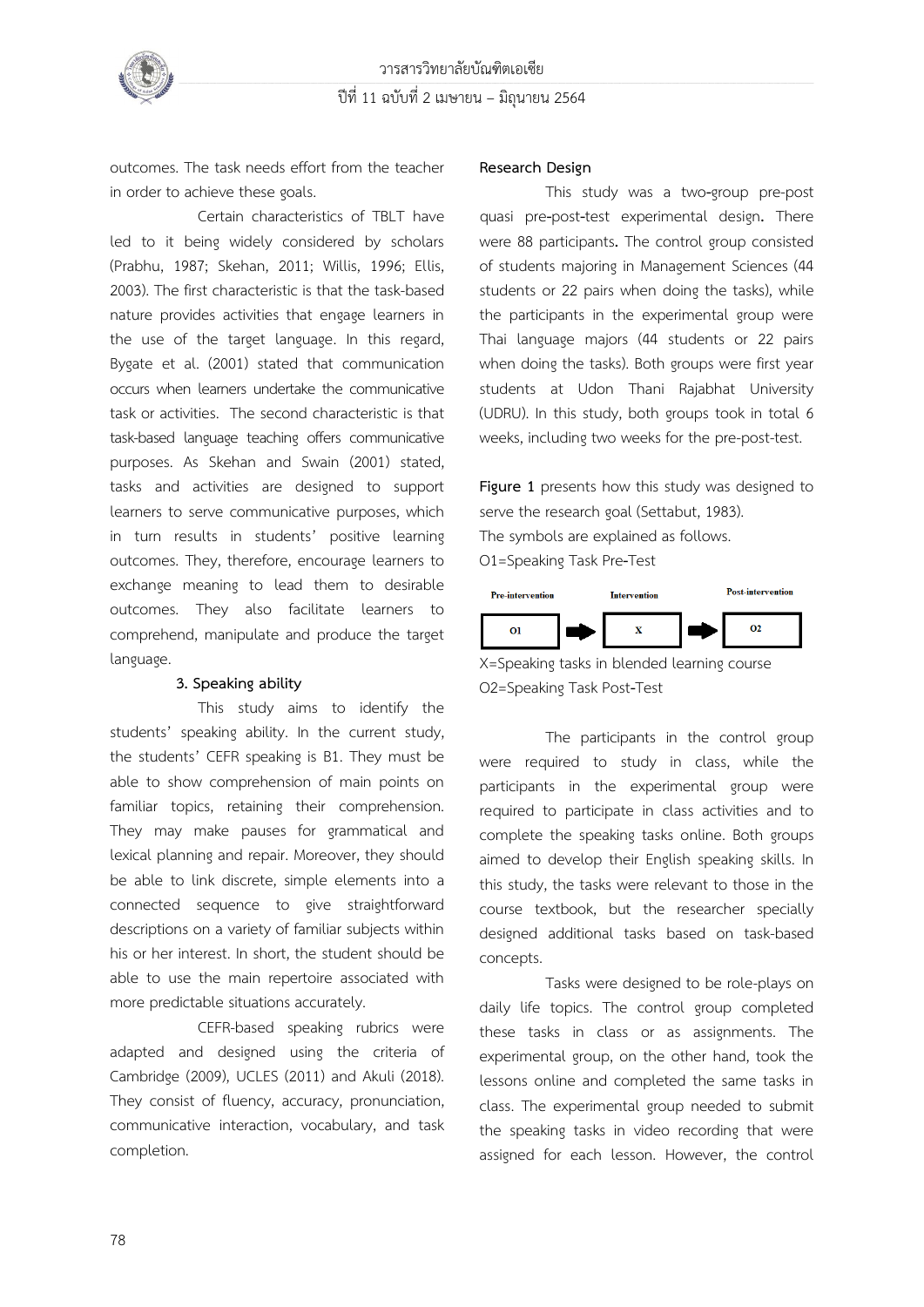

group needed to present the tasks in class. For the experimental group, their video files needed to be uploaded, and then the instructor provided feedback on these tasks. The feedback was made orally in class for the face-to-face group (control), and online via Facebook Messenger, or LINE, for the blended group (experimental).

#### **Data Collection**

### **1. Research procedure**

The participants completed the pre-test before the implementation of the treatment. Then, they undertook either a face-toface course mode with task-based learning, or a blended learning course mode with a task-based design. The two modes of learning are illustrated in Figure 4

**Figure 4** The blended learning and task-based language teaching (BL + TBLT) modes



Figure 4 shows the blended learning and task-based language teaching modes. The blended learning class combines the face-toface learning environment and the online learning environment. The oval-shaped figure consists of task-based learning phases, including the pre-task, task cycle and post task. The next section describes what the learners and the teacher did.

**The pre-task phase** aimed to introduce the unit. In this phase, the teacher asks the learners to recall the words and phrases that will be needed for their performance in the task (online exercises). After that, the teacher presents and defines the topic by playing video clips demonstrating a daily life topic, e.g. shopping. The learners are separated into groups of five. Each group is assigned to identify certain words, phrases, and expressions used to serve in the topic for each unit. However, the learners work within a time limit.

**The task cycle phase** refers to stating the task, planning it, and reporting on it. In the starting the task phase, the learners are asked to watch a video with a script. Then, they are asked to work in pairs. After that, in the planning stage, each pair creates a dialogue according to the task instructions. They are allowed to study and use information from Google classroom to create dialogues before they play their roles. In the report stage, the pairs present their video.

**The post-task phase** refers to students analyzing their speaking videos. They are encouraged to revise and to re-record their videos. During this phase, participants work in pairs to identify words, phrases, and expressions from conversational videos of native speakers which were selected by the teacher for that topic with an example script. This aims for the learners to reflect on the task and focus on language forms. After that, the learners practice and record videos again using correct words, phrases, and expressions from the feedback of the teacher and of the class.

In small circles, the learners present the status of the learning environments (online or face-to-face). On the right, the squares show the duration that the class spent. The online session took two hours, with just one hour for the face-to-face class.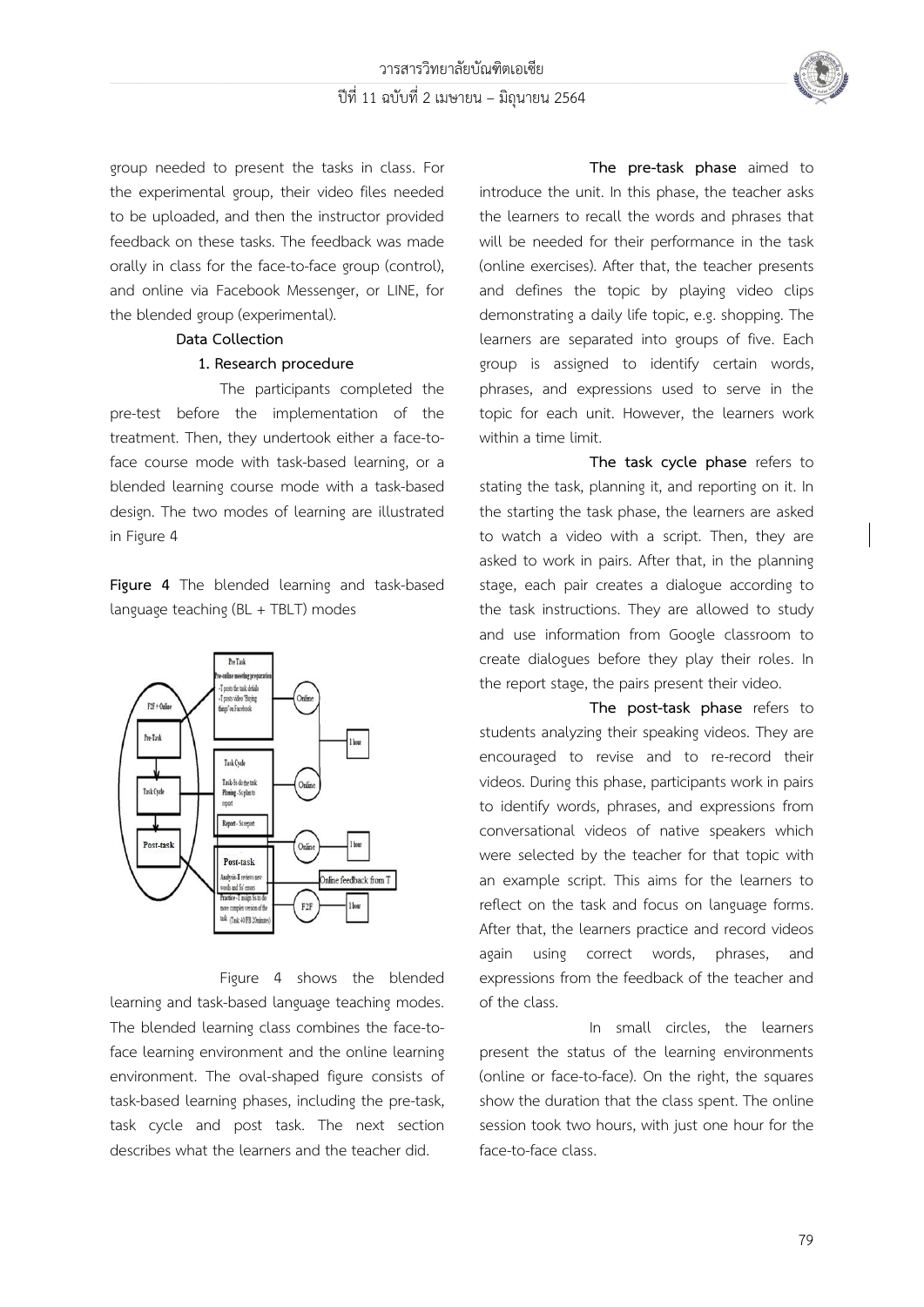



**Figure 5** The task-based language teaching (TBLT) mode

Figure 5 shows the face-to-face class with task-based language teaching. The participants study as a normal class. The ovalshaped figure consists of task-based learning phases, including the pre-task, task cycle and post task.

**The pre-task phase** aimed at introducing the unit. In this phase, the teacher asks the learners to recall the words and phrases that will be useful for their performance in the task (online exercises). After that, the teacher presents and defines the topic by playing a video clip demonstrating a daily life topic, e.g. shopping. The learners are separated into groups of five. Each group is assigned to identify certain words, phrases, and expressions used to serve the topic of each unit. However, the learners work within a time limit.

**The task cycle phase** refers to stating the task, planning it, and reporting on it. In the starting the task phase, the learners are asked to watch the video with the script. Then, they are asked to work in pairs. After that, in the planning stage, each pair creates a dialogue according to the task instructions. They are allowed to study

and use information from the Internet to create their dialogues before they play their roles. In the report stage, the pairs present their role-plays in front of the class.

**The post-task phase** refers to when the students analyze their role plays. They are encouraged to revise, and transcribe and practice again. During this phase, participants work in pairs to identify words, phrases, and expressions from the transcription. After that, the teacher presents videos about the conversation of native speakers about that topic, with examples and scripts, for the learners to reflect on the task and focus on language forms. After that, the students practice in their old pairs and present again using correct words, phrases, and expressions from teacher and class feedback.

However, the experimental and control groups were treated with the same overall procedures. The duration for each class was three hours, with one hour for the pre-task, one hour for the during-task, and one hour for the post-task. The participants studied in a face-to-face learning environment.

### **Findings**

# **1. Research Question 1: To what extent do learners improve their speaking ability after the treatment?**

To answer Research Question 1, the data from the tests were analyzed. The tests aimed to examine the participants' speaking ability via the scores of the participants from the pre-test and post-test. T test was used to compare the mean scores  $(\overline{x})$  and S.D.) of the participants from the pre-test and post test scores by looking at 7 aspects, namely fluency, accuracy, vocabulary, pronunciation, interactive communication, task completion and total scores.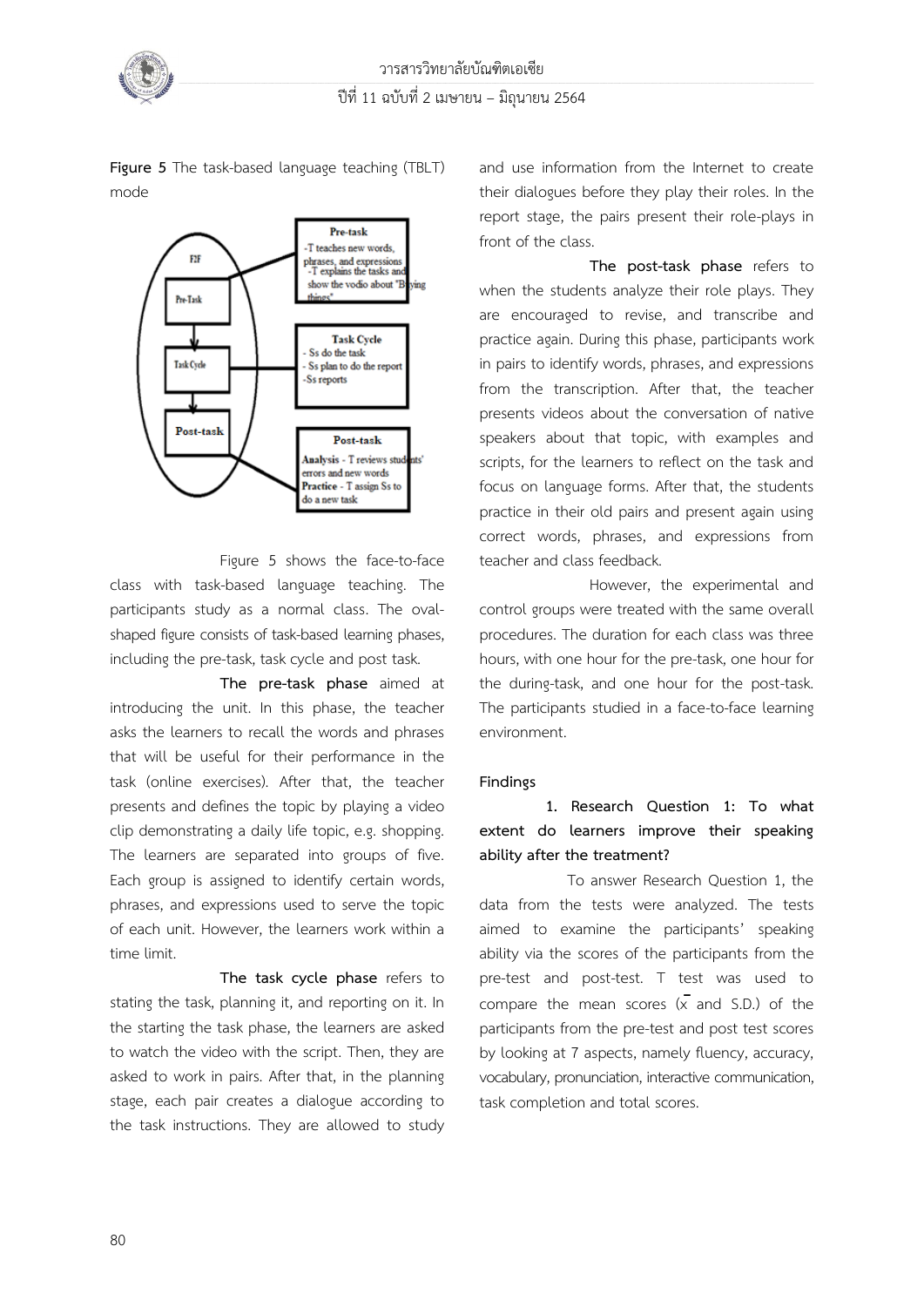

| Table 1 Control and Experimental T-Test |     |                |      |             |         |  |  |  |
|-----------------------------------------|-----|----------------|------|-------------|---------|--|--|--|
| Group                                   |     | $\overline{x}$ | S.D. | $\mathbf t$ | Sig.    |  |  |  |
| pre-                                    | con | 2.30           | .24  | $-6.28$     | $.000*$ |  |  |  |
| Flu                                     | exp | 2.78           | .25  |             |         |  |  |  |
| pre-                                    | con | 2.26           | .16  | $-3.75$     | $.001*$ |  |  |  |
| Acc                                     | exp | 2.59           | .37  |             |         |  |  |  |
| pre-                                    | con | 2.74           | .25  | $-1.34$     | $.000*$ |  |  |  |
| Voc                                     | exp | 2.82           | .12  |             |         |  |  |  |
| pre-                                    | con | 2.28           | .19  | $-12.58$    | $.000*$ |  |  |  |
| Pro                                     | exp | 2.80           | .04  |             |         |  |  |  |
| pre-                                    | con | 2.30           | .23  | $-3.78$     | $.000*$ |  |  |  |
| Int                                     | exp | 2.60           | .28  |             |         |  |  |  |
| pre-                                    | con | 2.66           | .24  | $-11.29$    | $.000*$ |  |  |  |
| Tas                                     | exp | 3.32           | .13  |             |         |  |  |  |
| Total                                   | con | 2.42           | .14  | $-9.03$     | $.000*$ |  |  |  |
|                                         | exp | 2.82           | .14  |             |         |  |  |  |
| post-                                   | con | 3.22           | .12  | $-9.59$     | $.000*$ |  |  |  |
| Flu                                     | exp | 3.68           | .18  |             |         |  |  |  |
| post-                                   | con | 2.80           | .71  | $-5.39$     | $.000*$ |  |  |  |
| Acc                                     | exp | 3.66           | .21  |             |         |  |  |  |
| post-                                   | con | 3.20           | .15  | $-2.11$     | $.000*$ |  |  |  |
| Voc                                     | exp | 3.28           | .10  |             |         |  |  |  |
| post-                                   | con | 2.27           | .34  | $-17.51$    | $.000*$ |  |  |  |
| Pro                                     | exp | 3.64           | .13  |             |         |  |  |  |
| post-                                   | con | 3.22           | .12  | $-1.32$     | $.000*$ |  |  |  |
| Int                                     | exp | 3.32           | .32  |             |         |  |  |  |
| post-                                   | con | 3.40           | .21  | $-207$      | $.000*$ |  |  |  |
| Tas                                     | exp | 3.80           | .14  |             |         |  |  |  |
| Total                                   | con | 3.02           | .18  | $-12.09$    | $.000*$ |  |  |  |
|                                         | exp | 3.56           | .09  |             |         |  |  |  |

**Table 1** Control and Experimental T-Test

 $*_{p}$  < .01

As can be seen in Table 2, the preand post-tests were administered to the participants. The results were then analyzed by qualified raters to assess the changes (if any) that occurred to the scores. All raters had been trained on using the speaking assessment rubric and had understood the research goals. The findings show that the post-test scores of participants' speaking performance were higher than the pre-test scores of participants from the control and experimental group and that these were significantly different.

**2. Comparison of speaking problems, receiving feedback by the participants, and speaking ability scores**

This section compares the scores of the tasks before the participants received feedback**.**

**Table 2** Table of the total mean scores of receiving feedback in pre and post phases for the control and experimental groups in six weeks

|          | Weeks 1-6 |      |                |      |  |
|----------|-----------|------|----------------|------|--|
|          | Con       |      | Ex             |      |  |
|          | $\times$  | SD   | $\overline{x}$ | SD   |  |
| Pre-Acc  | 5.14      | 1.25 | 2.27           | 0.72 |  |
| Post-Acc | 3.45      | 1.12 | 0.83           | 0.56 |  |
| Pre-Flu  | 1.03      | 0.10 | 0.95           | 0.34 |  |
| Post-Flu | 0.67      | 0.49 | 0.45           | 0.48 |  |
| Pre-Voc  | 4.59      | 1.04 | 2.60           | 1.09 |  |
| Post-Voc | 2.89      | 0.98 | 1.16           | 0.80 |  |
| Pre-Pro  | 5.55      | 1.33 | 2.34           | 1.25 |  |
| Post-Pro | 3.92      | 1.32 | 1.48           | 0.76 |  |
| Pre-Int  | 0.80      | 0.39 | 0.74           | 0.30 |  |
| Post-Int | 0.67      | 0.47 | 0.24           | 0.42 |  |
| Pre-Tas  | 0.18      | 0.24 | 0.13           | 0.24 |  |
| Post-Tas | 0.17      | 0.07 | 0.16           | 0.27 |  |

The table shows the improvement from before receiving feedback and after receiving feedback for the control and experimental groups. In sum, receiving feedback may enhance the participants' ability to reduce errors and mistakes in accuracy, fluency, vocabulary, pronunciation, interactive communication, task completion, and others. Even though both groups improved and the errors decreased after receiving teacher feedback, the mean scores for feedback in the experimental group were higher than in the control group for every speaking criteria (accuracy,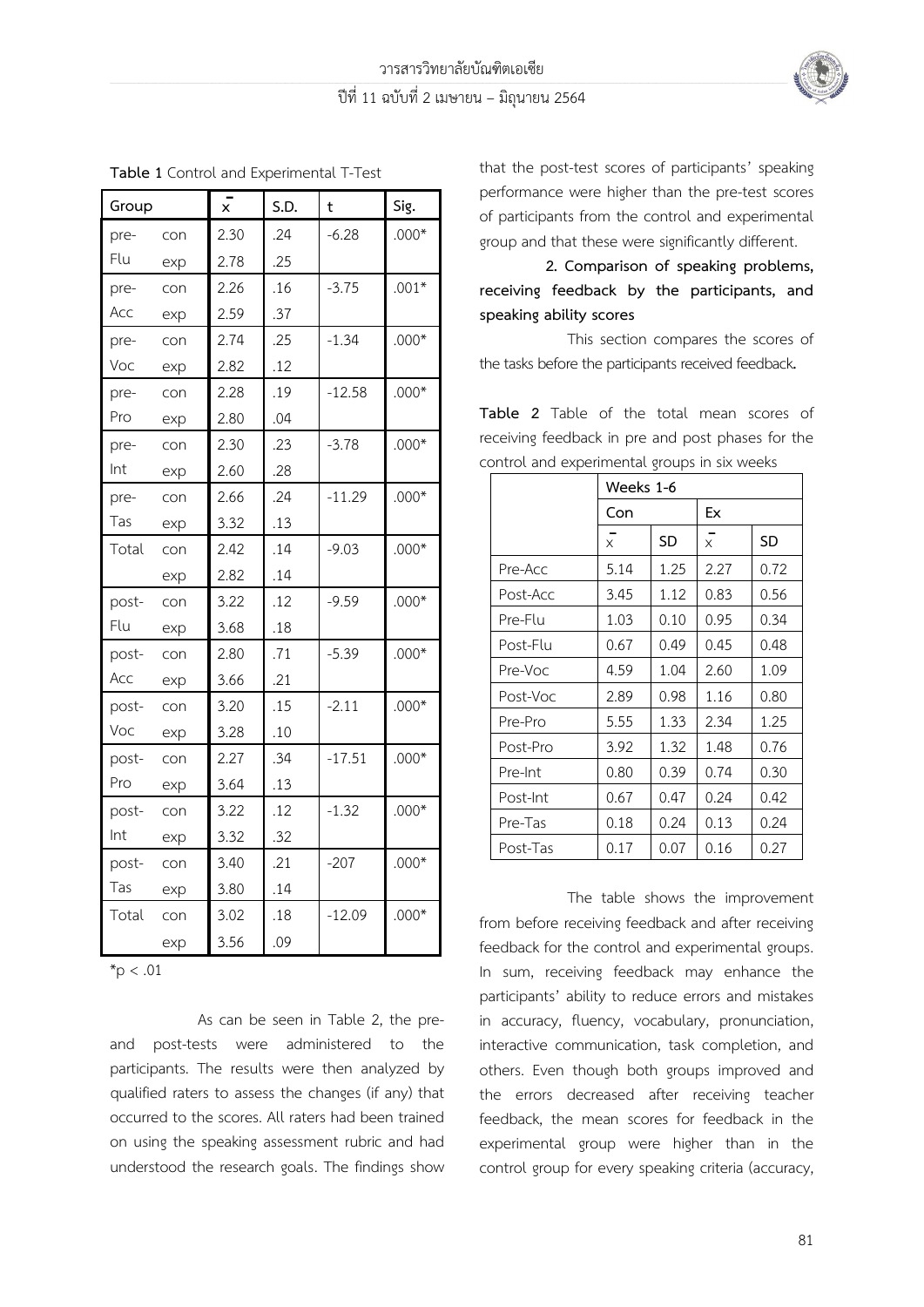

fluency, vocabulary, , interactive communication, and task completion). That may be a reason why the blended learning may enhance the speaking ability of the experimental group when comparing the means with the control group, which implemented only task-based learning in face-toface class.

# **3. Research Question 3: What are the learners' attitude towards the implementation of the blended learning class?**

To answer this question, data from semi-structured interviews were examined from the control group (traditional learning class) and the experimental group (blended learning class). There were 10 participants in this group. The total time spent on the semi-structured interviews was 60 minutes. To answer the third research question, there were positive results of implementing task-based learning and blended learning approaches. Task-based learning stages consist of pre-task, task cycle and language focus (Willis, 1996; Ellis, 2003). From this study, the components of task-based learning stages can be fitted into the blended learning approach due to the semi-structured interview of the participants. It showed that they had positive attitude towards studying speaking using a task-based approach in a blended environment. Moreover, after attending this course (blended learning course), learners felt highly confident in speaking ability and they thought it provides the convenience to learn. Therefore, blended learning is suitable for improving speaking ability, even though its design needs improving. T

## **Discussion of the Findings**

Several important issues emerged from the study.

# **1) Learners' speaking ability after implementing the blended learning approach in a task-based learning class**

To answer Research Question No. 1, **"**To what extent do learners improve their speaking ability after the treatment?", according to the findings in Chapter 4 (Table 4.1), the aim of the first research question is to examine the speaking ability after implementing the blended learning approach in a task-based learning class. The results of this study saw learners' speaking abilities improve in both groups after implementing the blended learning approach in a task-based learning class, findings which are similar to the results of studies by Sae-Ong (2010), Pongsawang (2012), Promruang (2012), Khamsai (2014) and Akuli (2018). Therefore, the results of the speaking ability of the participants in this study in the categories of accuracy, fluency, vocabulary, interactive communication, pronunciation and task completion ability increased. Accordingly, it may therefore be inferred that implementing blended learning in task-based learning instruction may enhance speaking ability. As a result, Research Question No.1 thus answered that learners' speaking ability improved after implementing the blended learning approach in a task-based learning class.

# **2) Effects of the teacher**'**s feedback on the students**' **speaking ability and attitudes**

To answer Research Question No. 2, "What are the effects of receiving feedback from task-based language teaching in a traditional class group and task-based language teaching in a blended learning class?", the results of the teacher's feedback in blended learning are in three categories: speaking progress, speaking problems, and teacher's feedback. The speaking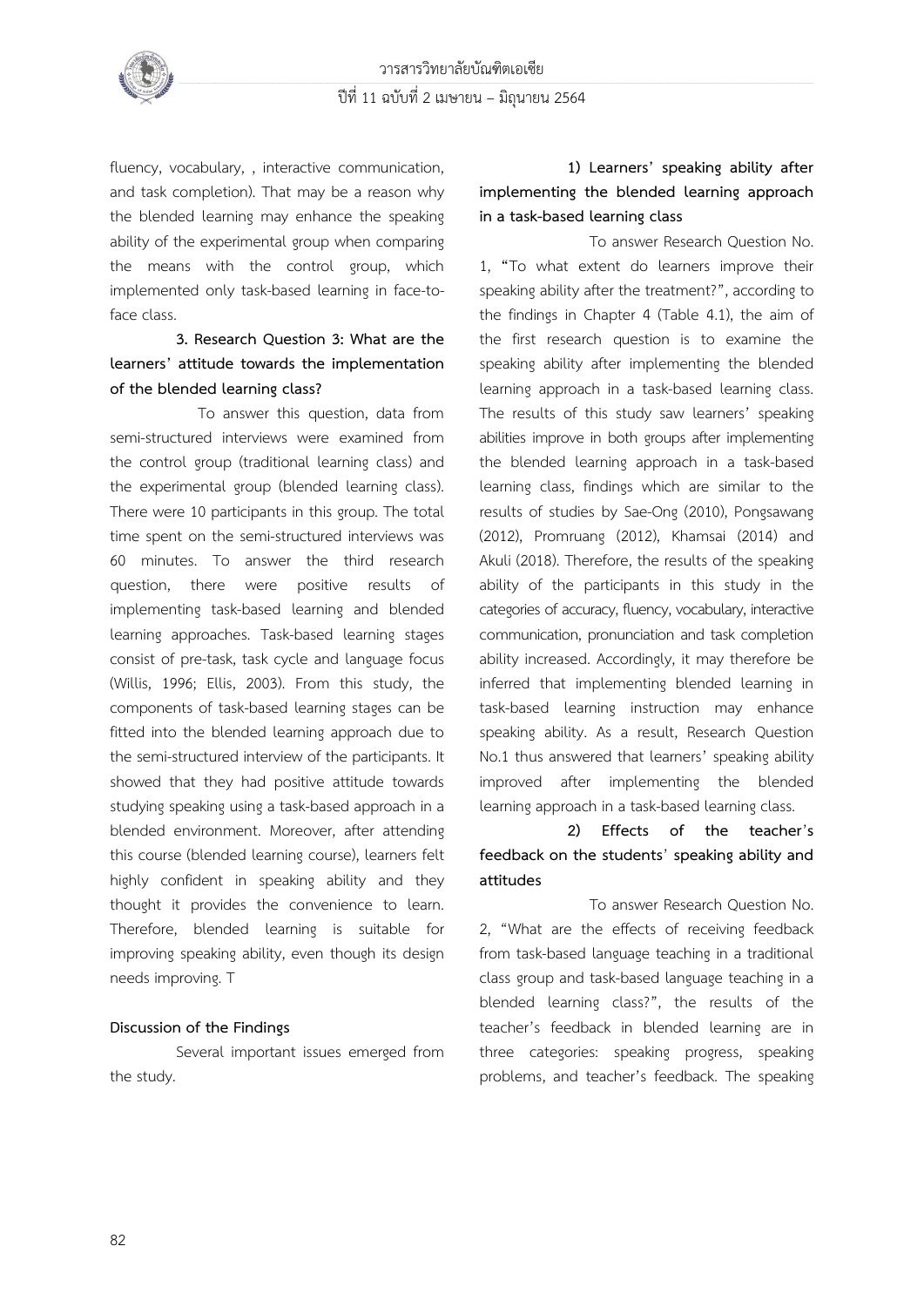

progress after receiving feedback showed a comparison of the participants' speaking ability progress in task-based learning in different learning environments. The results found that the participants in both control and experimental groups improved their speaking ability in terms of fluency, accuracy, vocabulary, pronunciation, interactive communication, and task completion. The participants did the three main tasks and three revisions. The total mean scores for the three tasks performed by the control and experimental groups showed improvement after the learners had received feedback. This is similar to Ibrahim and Yusoff's (2012) finding that when the teacher gave explicit correction feedback from voice recording feedback, this improved the performance of more than 97% of all participants. Similarly, the results for speaking ability improved after the teacher's feedback in Chen's (2015) study. The instructors gave the students voice recording feedback and presented the feedback on PowerPoint in class. The participants in the control group performed better in the long run (by Unit 6). Thus, their speaking ability improved. Similarly, Akuli (2018) implemented a task-based learning framework in order to develop speaking ability. The results showed that after receiving the speaking feedback, when comparing the speaking ability mean scores for the pre- and post-tests, the learners had higher mean scores on grammar and vocabulary, pronunciation, interactive communication and task-completion. He realized that giving feedback played an important role, and he focused on giving feedback at the report phase. After the learners received the feedback from the report phase, the learners were required to repeat a similar task in order to make use of the opportunity to practice using the language features more. He recommended that sometimes the first language could be used to check the learners' understanding before doing the task. In summary, results also prove that learners were

capable at achieving communicative purposes by using feedback from the teacher. That means the participants improved across all items.

## **Learners' Attitudes Towards the Implementation of Blended Learning Class**

To answer Research Question No. 3, **"**What are the learners**'** attitudes towards the implementation of the blended learning class?**"**, this section discusses the data from the instructed interviews on learners**'** attitudes towards the implementation of the blended learning class**.**  From the interviews, even though the students agreed that blended learning helped improve speaking ability in the English for Communication course, they completely agreed that the blended learning required more suggestions about how to improve this specially designed model. According to the interviews, the students noted that the teacher needed to prepare the lesson in more detail. Therefore, the teacher needed to prepare and organize everything in and outside class very competently and professionally. Similarly, Pongsawan (2002) implemented task-based instruction at the university level at Nakhon Pathom Rajabhat University in order to enhance students' speaking ability. She suggested that the teacher plays an important role in a task-based learning approach. Several points were made. Firstly, the teacher should provide an opportunity for the learners to communicate in class and outside class. Secondly, the teacher scaffolded the students to help them to do the task, although they may enjoy doing it without help. Thirdly, the teacher allows the students to express their ideas and ask questions in the classroom. Fourthly, the teacher teaches them to revise and repeat the process for a new task. Therefore, the students realized how to do the process and understood better how to do the task again. Similarly, Ellis (2003) described students' behavior from observation after his students had studied in a task-based instruction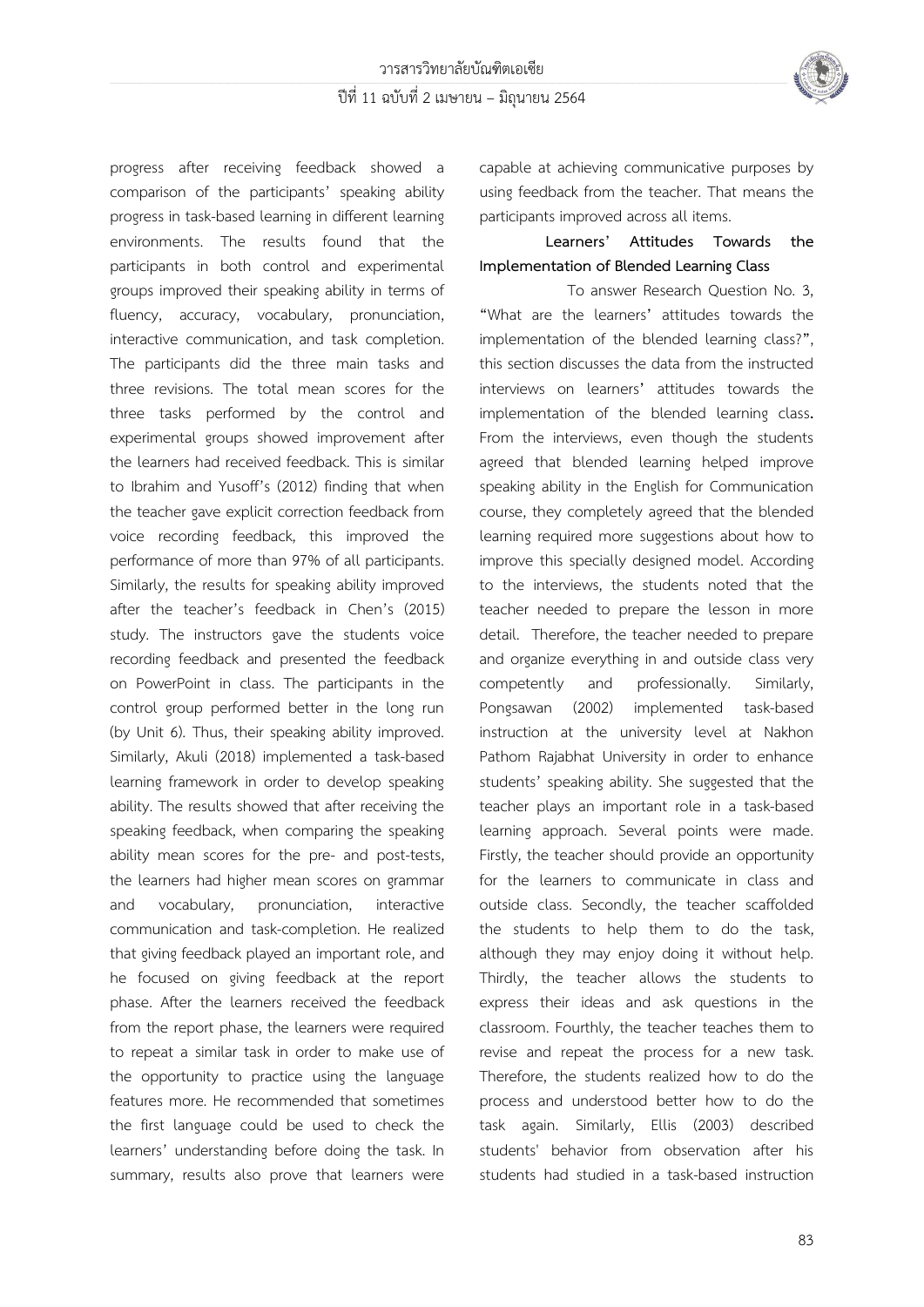

class. The teacher supported the students by providing them with more opportunities to communicate the target language. Online feedback needed to be accompanied by the teacher's faceto-face feedback in the blended learning class. Similarly, Banditvilai **(**2016**)** stated that a few students wanted face-to-face teacher feedback because they were then able to discuss problems directly with the teacher, they were able to ask more personal questions, they wanted face-toface interaction, and it otherwise took time to pass a message to the teacher.

In addition, the way the teacher gave feedback could make a difference**.** Foster and Skehan **(**1996**)** mentioned that when the learners received guidance in detail, they tried to prioritize the feedback in line with their findings. Then, the learners were able to gain more in terms of complexity when they performed the tasks. That means that the learners could improve their accuracy by using the explicit correction that the teacher indicated when the teacher gave suggestions. In this study, after the learners submitted the task, the teacher tried to give feedback immediately, the day after the participants submitted it. According to the findings, the participants' speaking problems consisted of fluency, accuracy, vocabulary, pronunciation, interactive communication, and task completion. The next section describes how the teacher gave the feedback to the participants.

To sum up, the teacher presented the feedback by adapting Ellis's (2009) explicit correction. This means the teacher indicated the errors, identified the errors, and provided the correction. That is the reason why the participants in both groups improved after receiving the feedback.

### **Implications of this Study**

This section presents the implications of implementing task-based instruction with blended learning. Three main implications of providing blended learning with task-based learning should be considered due to this study.

## **1. Providing task-based learning instruction in a blended learning mode**

The lesson plans in the taskbased learning instruction with blended learning mode should be suitable. They should contain the course details, including the course title, credits, duration, learning objectives, functions, learning stages, teacher's roles and students' roles, and evaluation process. It was essential that the lesson plans start with assessable learning outcomes. Also, the learning activities must be systematically devised according to the learning outcomes that are set. During the class, the teacher needs to ensure that students are engaging with coherent and purposeful learning experiences. Saphier and Gower (1997) and Wiggins and McTighe (2006) also agreed with the need to have a clear and well communicated lesson framework as a good beginning. Similarly, this study recognized the necessity to communicate the course objectives to the students before the lessons occurred. The teacher presented lesson agendas and provided an activator and summarizer function in every new lesson. These were found helpful for the students to organize themselves and to make the most from the lessons. Preparation offers better opportunities to add new experience to existing knowledge and leads to long term memory gain, better comprehension and higher retention (Meyer, Rose & Gordon, 2014). In addition, the lesson plans can include appropriate classroom and online activities. Online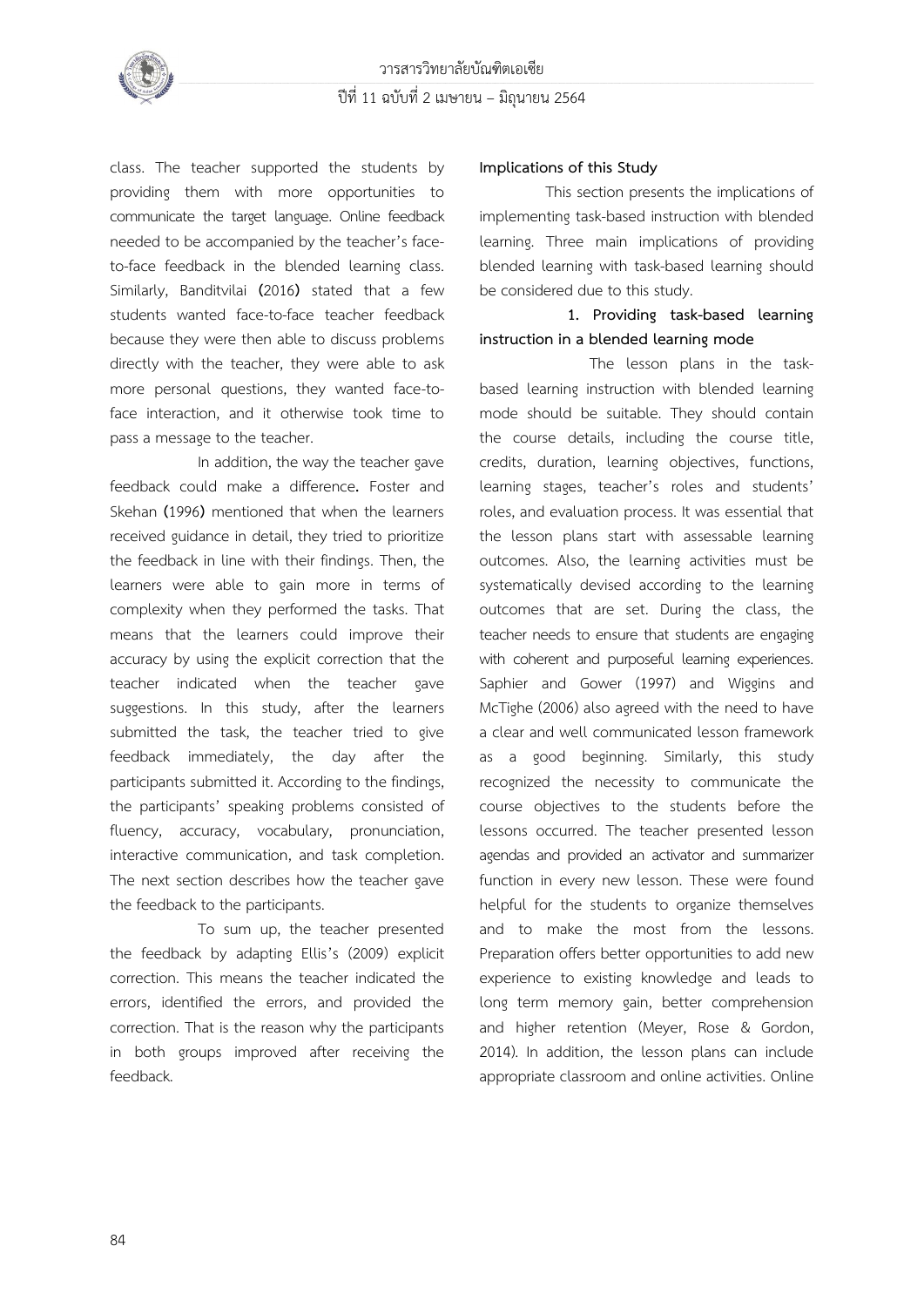

language activities can be language quizzes with answer keys and explanations. The learners can access these at home or log in at a language laboratory, depending on the setup for each class.

## **2. Teacher roles in blended learning environment**

Regarding teacher roles of the teacher, there are several implications for taskbased learning instruction in a blended learning mode.

1) The teacher must be capable of selecting and developing an appropriate teaching approach in order to integrate the technology and diverse teaching approaches. Presently, teaching approaches range from in-class to out-of-class. However, we have witnessed several unsuccessful attempts to implement technology in education. Technology has changed a lot over time in teaching and learning, with great expectations for the integration of technology (Watson Todd, 2015). The same author noted that Thai teachers teach language with techniques adopted from mostly Western countries. Problems occur when they implement the approach without an awareness of the environment, culture, and learners. Moreover, Khamhien (2011) made the interesting remark that poor Thai EFL learning is partially due to the limited competencies of the teacher. Many Thai EFL teachers fail to employ communicative activities with Thai EFL learners, while the heart of communicative language teaching (CLT) is that teachers are able to fit the materials to the learners' language skills, personal lives, and real world situations. He suggested that teachers improve their teaching abilities, especially testing and evaluation, through the communicative approach.

2) Teachers should change their roles and become facilitators. Teachers need to adjust their roles, from being instructors to becoming learning facilitators. In a blended learning class, the teacher has to provide more opportunities for giving suggestions and recommendations. Communicative language teaching that is suitable for the language activities should support the students' interaction and communication (Brown, 2010). Therefore, teachers need to prepare communicative activities. They need to monitor the learning and provide suggestions. In this study, in the traditional class, the teacher monitored the class when the students did the tasks. In the blended learning class, the teacher provided online feedback.

3) The teacher needs to be trained to use technology. Noom-ura (2013) noted that teachers felt that they lacked confidence about designing speaking and listening assessments because they lacked the knowledge about how to do so. Therefore, teachers need to understand how to manage their classes. Classroom management is not easy because teachers need to manage the students, the materials, e.g., books; the time; and the technology, etc. Even though technology can play an important role in motivating learners in language learning (Warschauer, 1996), the teacher needs to know how to use it well in order to motivate them.

4) The teacher should provide online feedback. The feedback in this study included web links that were related to the errors and mistakes which the students had made. One important issue is that the teacher should have the ability to deliver the content as well as to teach effectively, as otherwise, poor learning outcomes may result (Meador 2017). In the online class, the teacher is an information provider. Thus, he or she needs to provide an online learning environment and manage the learning process. The teacher needs to prepare guidelines for an online class. The teacher needs to provide objectives and direct the learning outcomes of the students; design lesson plans, including for inside and outside the class, with a coaching schedule;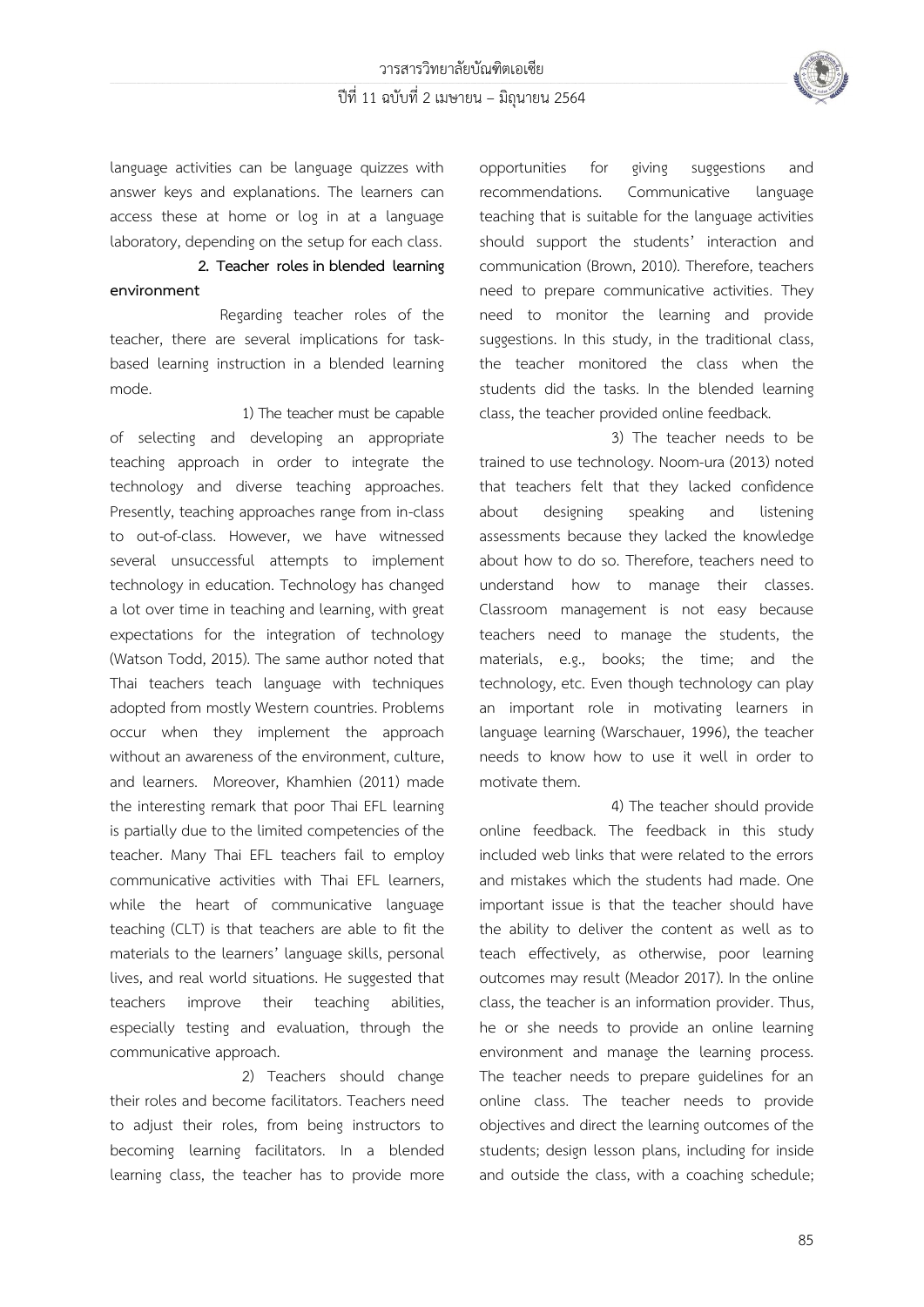

provide materials and activities; and manage the implementation of technology, including software and the internet, together with other technological devices. Therefore, classroom management is very important for language learning both inside and outside the class.

5) The teacher needs to aware of the blended learning preparation phase in the task-based learning instruction. The task-based learning in this study consisted of pre-task, taskcycle and post task phases. The preparation phase informed the learners about what they needed to do in the blended learning mode. At the preparation phase of this study, the teacher needed to prepare guidelines for the blended learning class, i.e. the online class schedule, the time to meet the teacher, and how to access Google Classroom. Then, the teacher presented the online lessons, language activities, and process for submitting the tasks.

## **3. Learner roles in blended learning**

This section describes how to prepare students for a blended learning class with task-based instruction. There are three main points to preparing the learners.

1) The learners need to attend the preparation phase for blended learning. This helps the learners to know about the guidelines and how to study in the blended learning class through implementing Google Classroom. The learners must be informed that they need to follow the schedule and instructed in what they need to do.

2) In task-based learning instruction, the learners need to learn how to work cooperatively. Task-based learning provides an opportunity for learners to work with partners and with the teacher. The learners need to know how to work in a team. However, the current study focused on working in pairs, and the learners needed to submit their work online by recording conversations. The learners needed to understand how to make appointments to plan to do the tasks, and how to record the videos with their partners. After that, the learners helped each other to revise their conversations and to create new versions. They needed to help each other to solve the problems from the teacher's feedback, which covered fluency, accuracy, vocabulary, pronunciation, interactive communication and task completion.

3) Learners need to be more active in a blended learning environment. Blended learning combines online and face-toface learning. It appears learners need to be more responsible for their learning because they need to study in two different learning environments. Specifically, the learners need to be responsible in terms of the teacher's schedule both in the online class and in the face-to-face class. In online learning, the learners need to study and complete the language activities online individually. In the current study, if the learners had a problem, they could ask their friends and the teacher through social media applications (Facebook or Line) and by telephone. After that, they needed to submit their speaking task videos. Moreover, the learners were allowed to use mobile phones to record their conversations and to submit them online. Therefore, they needed to make appointments with their partners.

4) Learners need to commit and be more responsible for revising their work after receiving feedback from the teacher. Feedback plays an important role in developing speaking ability. The teacher can give online feedback by speaking or in writing. This can indicate the errors and mistakes, or provide suggestions, such as via web links.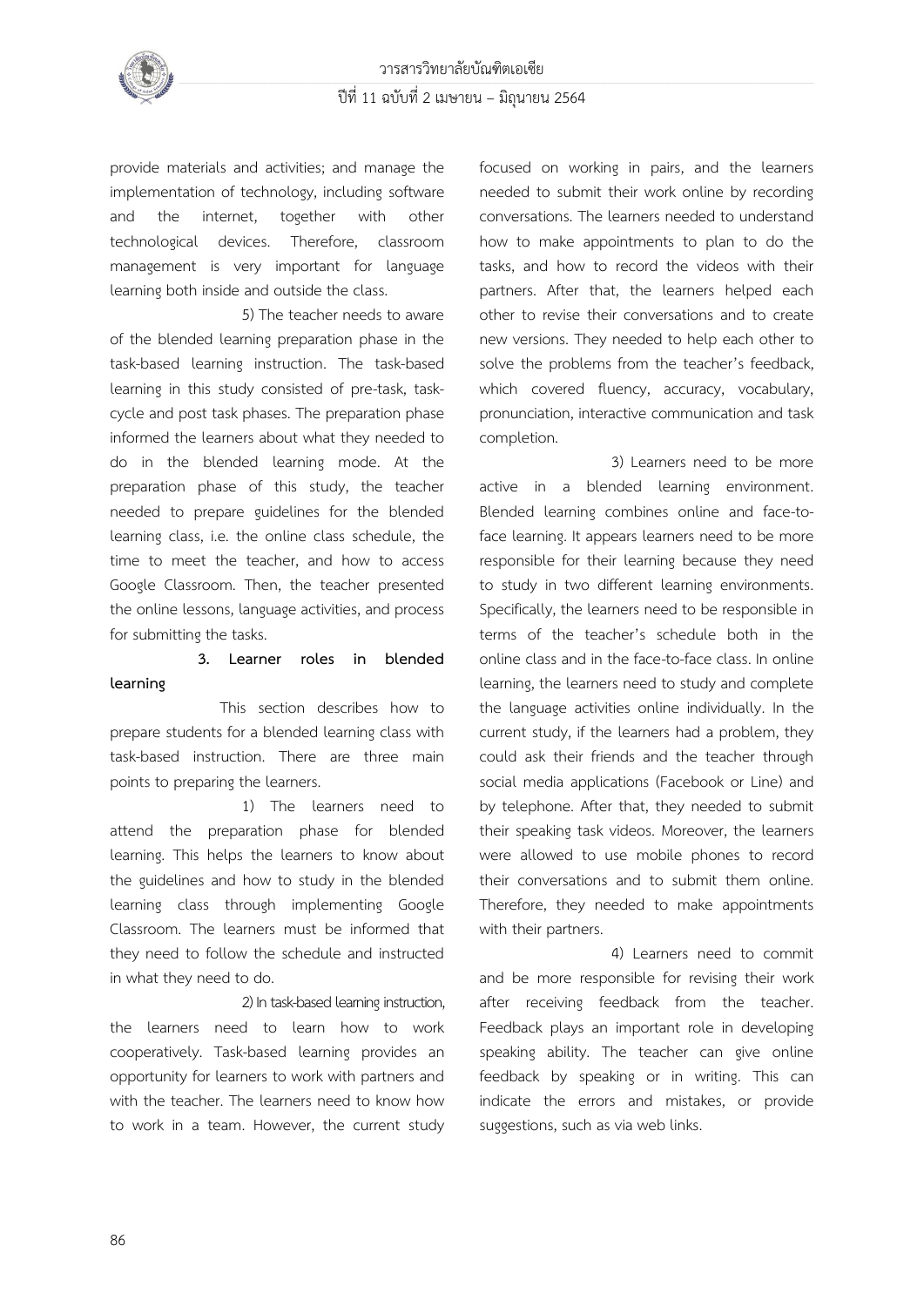

### **Recommendations for Further Studies**

Firstly, full online learning using taskbased instruction should be proposed for subsequent studies. For the objectives of the present study, these aimed to compare taskbased learning and task-based learning with a blended learning approach. However, further studies should employ task-based learning with full online classrooms. Garrison and Vaughan (2008) stated that the advantages of online learning include the fact that learners have more opportunities to use internet-based communication and information technology to enhance their learning. Then, the learners can share their experiences through channels to enhance connectivity, such as video conferences.

Secondly, learners' behavior should be analyzed before, during and after receiving feedback. However, this study only aimed to interview the participants after they had received the teacher's feedback. It would be more interesting if the learners' behavior was recorded throughout in order to show how they cope with the feedback when they have to revise their work. To examine the implications of receiving feedback, the next study should investigate the learners' behavior after receiving online feedback. This would be useful for a researcher who wanted to investigate learners' behavior after receiving feedback.

Thirdly, studies by Sae-Ong (2010), Pongsawang (2012), Promruang (2012), Thanghun (2012), Khamsai (2014) and Akuli (2018) focused on learners' ability after implementing task-based learning. However, in task-based instruction, the teacher is key to leading the class successfully (Ellis, 2003). The researcher should especially focus on the teacher's role. Teachers who are responsible for undergraduate learners should be participants in subsequent studies in order to increase awareness of teaching online or the use of blended learning environments. They may be

trained and then apply the task-based learning approach with full online and blended learning.

Fourthly, for subsequent studies, the speaking tasks should be more complicated and varied, including for higher levels. Willis (1996) noted that a task provides an opportunity to communicate and a focus on meaning. Therefore, higher level tasks may encourage learners to think more in order to complete the tasks. Ellis (2007) classified Willis's (1996) task types as follows. First, listing and ordering and sorting are at the beginner level. However, comparing, problem solving, sharing personal experiences, and creative tasks are higher level and could be focused on in subsequent studies. Sae-Ong (2010), Pongsawang (2012), Promruang (2012), Thanghun (2012), Khamsai (2014) and Akuli (2018) focused on beginner level learners at university. However, sophomores and seniors should be asked to do higher level, harder tasks and more complicated speaking tasks.

Fifthly, in subsequent studies, researchers need to identify ways to provide feedback in order to improve learners' speaking ability from peer feedback. Previous studies have examined a variety of factors in relation to corrective oral feedback (and learner' s uptake, such as types of feedback, peer feedback, linguistic target, and learner proficiency level (Li, 2014; Fu & Nassaji, 2016; Yuksel et al. , 2017) . Therefore, peer feedback may be a more autonomous way to improve the learners' ability.

#### **Conclusion**

Accordingly, the findings show that the post-test scores of participants' speaking performance were higher than the pre-test scores of participants from the control and experimental group and that these were significantly different in the categories of accuracy, fluency, vocabulary, interactive communication, pronunciation and task completion ability increased. It may therefore be inferred that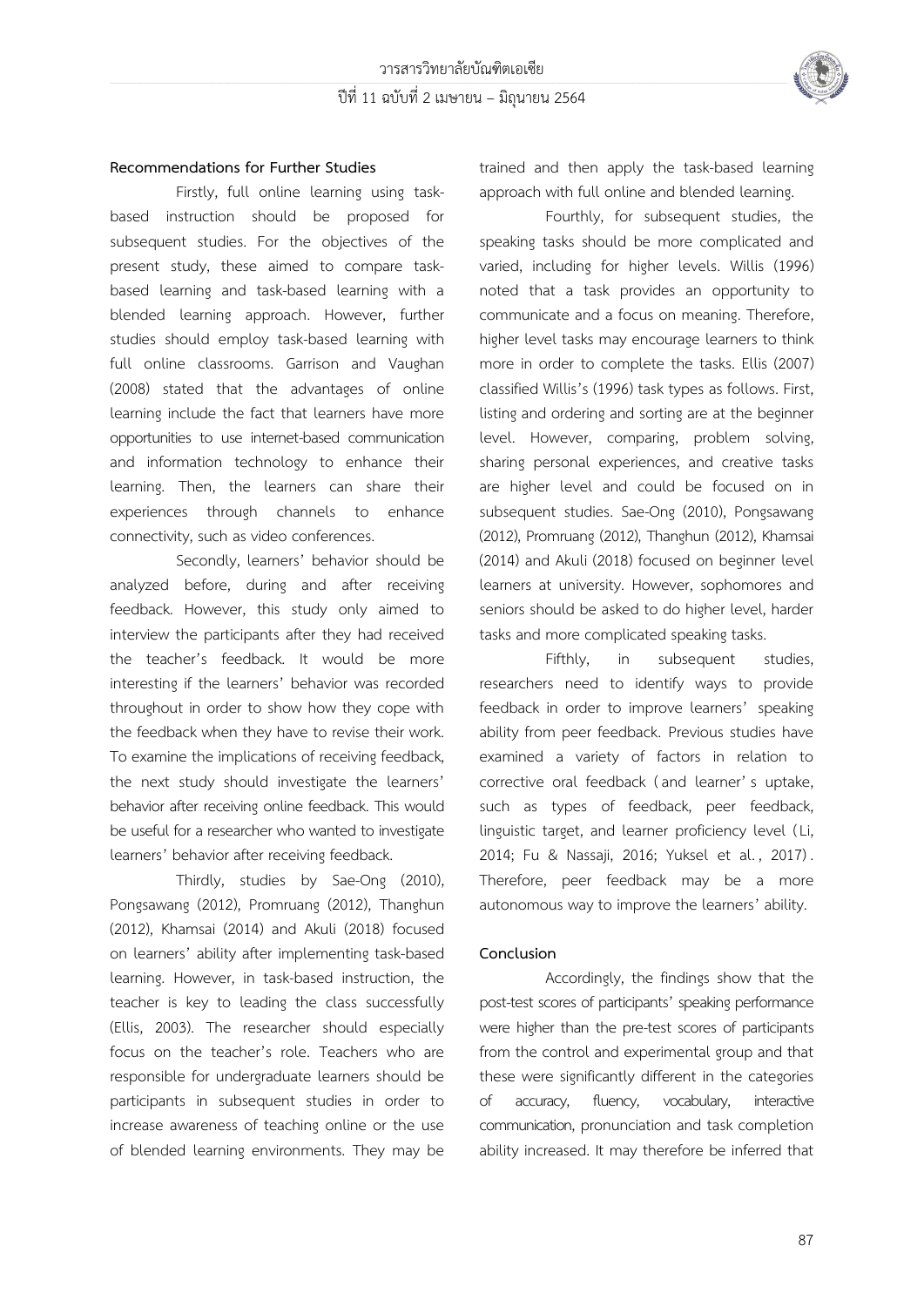

implementing blended learning in task-based learning instruction may enhance speaking ability. As a result, Research Question No.1 thus answered that learners' speaking ability improved after implementing the blended learning approach in a task-based learning class.

### **References**

- 1. Akuli, K.D. (2018). **Effects of using CEFR-Based speaking tasks on the speaking ability of grade 8 students in demonstration school of Khon Kaen University (Mordindang) .** Master of Arts Thesis in English, Graduate School, Khon Kaen University.
- 2. Allen, B. (2007). **Tools for teaching and training blended learning.** London: Facet.
- 3. Banditvilai, C. ( 2016) . Enhancing students' language skills through blended learning. **The Electronic Journal of e-Learning**, **14**(3), 223-232.
- 4. Chen, T.B. (2015). EFL undergraduates' perceptions of Blended speaking instruction. **English teaching and Learning, 39**(2), 87-120.
- 5. Ellis, R. (2003). **Task-based language learning and teaching.** Oxford: Oxford University.
- 6. Garrison, D.R., & Vaughan, N.D. (2008). **Blended learning in higher education: framework, principles, and guidelines.** San Francisco, CA: Jossy-Bass.
- 7. Grgurovic, M. (2011). Blended learning in an ESL class: a case study. **CALICO Journal, 29**(1). 100-117.
- 8. Hinkelman, D. (2005). Blended learning: issues driving an end to laboratorybased CALL. **JALT Hokkaido Journal, 9**, 17-31.
- 9. Khamsai, K. (2014). **Promoting English conversation skills through using taskbased approach.** Master of Arts Thesis in English, Graduate School, Khon Kaen University.
- 10. Munirah., & Muchin, M. A. (2015). Using task-based approach in improving the students speaking accuracy and fluency**. Journal of Education and Human Development, 4**(3), 181-190.
- 11. Nunan, D. (2004). **Task-based language teaching.** Cambridge: Cambridge University.
- 12. Pongsawang, G. ( 2012) . **Using taskbased language learning activities to enhance speaking abilities of Prathomsuksa 5 students.** Master of Arts Thesis in English, Graduate School, Srinakharinwirot University.
- 13. Prabhu, N. (1987) . **Second language pedagogy.** Oxford: Oxford University.
- 14. Promruang, J. (2012**). The use of taskbased learning to improve English listening and speaking ability of Matthyomsuksa 1 students at Piboonprachasan school.** Master of Arts Thesis in English, Graduate School, Srinakharinwirot University.
- 15. Sae-Ong, U. (2010) . **The use of taskbased learning and group work incorporating to develop English speaking ability of Mattayom Suksa 4 students.** Unpublished MA Thesis, Bangkok: Srinakharinwirot University.
- 16. Skehan. (1998) . Task-based instruction. **Annual Review of Applied Linguistics, 18**, 268-286.